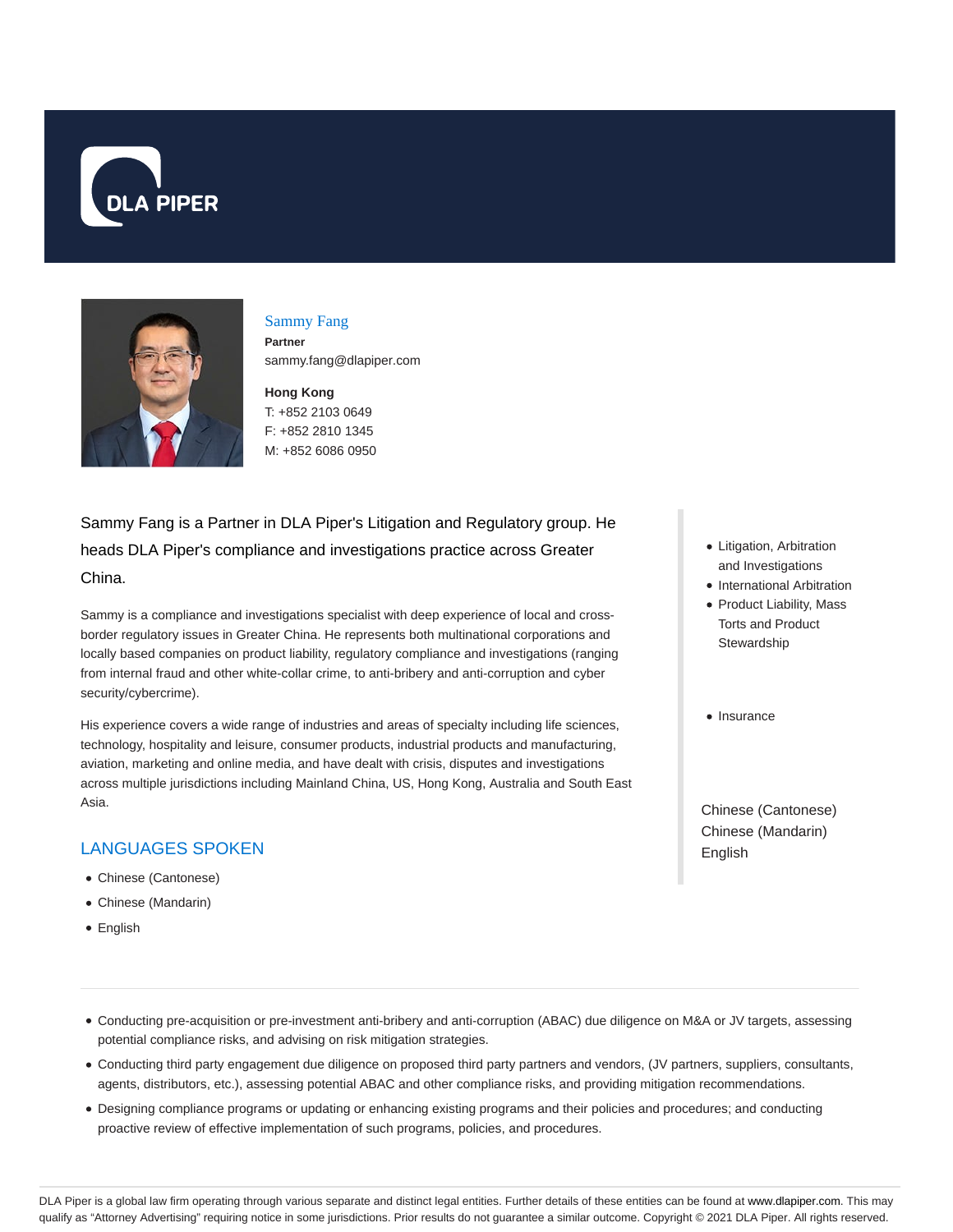- Internal investigations into corporate wrongdoings, including responding to whistleblowing reports, conflict of interest, diversion of business opportunities, and other internal fraud concerns.
- Responding to investigations by regulatory agencies and authorities in Hong Kong and Mainland China.

### CREDENTIALS

## Professional Qualifications

- Solicitor of the Supreme Court of New South Wales
- Solicitor of the High Court of Hong Kong
- Solicitor of the High Court of Australia

## **Recognitions**

- Clients commented in Chambers Asia-Pacific 2021 that "Sammy is a solid practitioner offering strong capabilities in compliance and investigations" and "Sammy is detail-oriented and will never miss a single issue or bit of evidence in a case".
- Clients commented in Chambers Asia-Pacific 2020 that "[Sammy is] a knowledgeable, experienced and incisive lawyer who provides very practical and clear guidance." Clients also note that "[Sammy] tries to bridge the divide of how things work in China and really helped navigate through Chinese regulations…and he was available at any point of the day."
- Sammy is named by Chambers Asia 2012-2021 as a leading individual in the area of Corporate Investigations/Anti-Corruption in China (including Hong Kong) and is noted by sources to be "very resourceful and knowledgeable in understanding the compliance challenges large US companies face doing business in Mainland China, and goes the extra mile to get things done."

## **Education**

- University of Technology, LL.B. 1996
- University of Technology, Sydney, B.A. Business, 1995

## **INSIGHTS**

# **Publications**

**Raising the Bar on Blowing the Whistle: China's New Whistleblower Rewards Measures Provide Additional Incentives (and Controls) for Whistleblowing**

#### 22 February 2022

China's new Whistleblower Rewards Measures provides up to RMB1 million (approx. USD157,000) in rewards for the reporting of major violations of China's various market conduct regulations. The regulations aim to provide greater incentives to whistleblowers and deter illegal activities in the market more effectively, particularly in light of the increased importance of whistleblowing across different industries in China in recent years. In light of these new measures, companies with operations in China should implement or strengthen their internal controls and reporting mechanisms.

**China - Global bribery offenses guide**

11 January 2022

DLA Piper is a global law firm operating through various separate and distinct legal entities. Further details of these entities can be found at www.dlapiper.com. This may qualify as "Attorney Advertising" requiring notice in some jurisdictions. Prior results do not guarantee a similar outcome. Copyright © 2021 DLA Piper. All rights reserved.